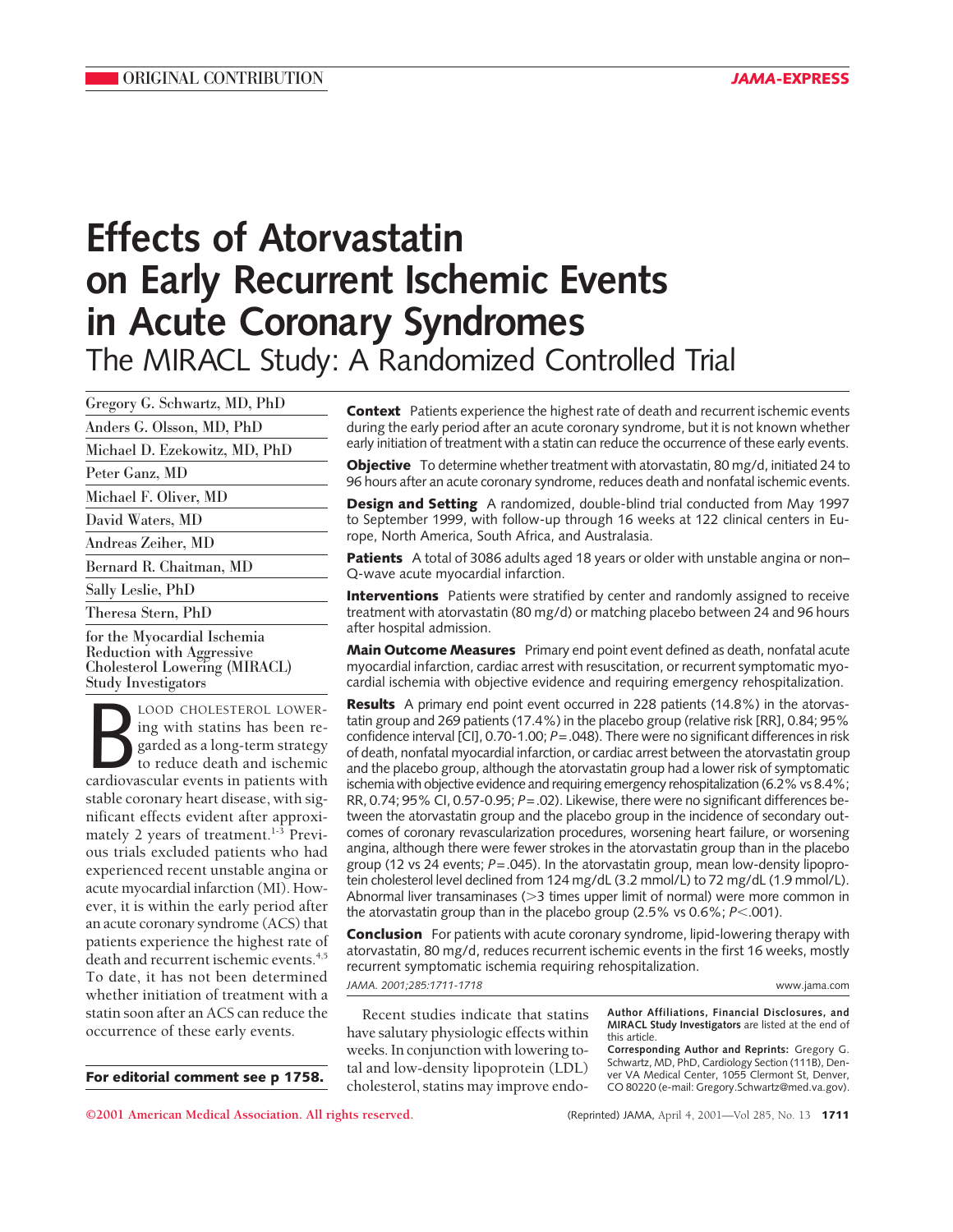thelial function, $6-8$  decrease platelet aggregability and thrombus deposition,<sup>9,10</sup> and reduce vascular inflammation.<sup>11,12</sup> Each of these mechanisms might be expected to have a favorable impact in the early period following an ACS.

The Myocardial Ischemia Reduction with Aggressive Cholesterol Lowering (MIRACL) study tested the hypothesis that treatment with atorvastatin (80 mg/d), initiated soon after presentation with unstable angina or non–Q-wave acute MI, reduces the occurrence of early, recurrent ischemic events and death.

# **METHODS Study Population**

The design of the MIRACL study has been described in detail previously.<sup>13</sup> It was conducted at 122 centers in Europe, North America, South Africa, and Australasia. Eligible patients were adults aged 18 years or older with chest pain or discomfort of at least 15 minutes' duration that occurred at rest or with minimal exertion within the 24-hour period preceding hospitalization and represented a change from their usual anginal pattern. In addition, diagnosis of unstable angina required evidence of myocardial ischemia by at least 1 of the following<sup>13</sup>: new or dynamic ST-wave or T-wave changes in at least 2 contiguous standard electrocardiographic leads, a new wall motion abnormality by echocardiography, a new and reversible myocardial perfusion defect by radionuclide scintigraphy, or elevation of cardiac troponin to a level not exceeding 2 times the upper limit of normal (ULN). Diagnosis of non–Qwave acute MI required elevation of serum creatine kinase or its MB fraction, or troponin to a level exceeding 2 times the ULN.

Patients were excluded if the serum total cholesterol level at screening exceeded 270 mg/dL (7 mmol/L) (sites in Poland and South Africa used levels of 310 mg/dL [8 mmol/L]). There was no lower limit on cholesterol level at entry. Patients were excluded if coronary revascularization was planned or anticipated at the time of screening. Other exclusion criteria were: evidence of Q-wave acute MI within the preceding 4 weeks; coronary artery bypass surgery within the preceding 3 months; percutaneous coronary intervention within the preceding 6 months; left bundle-branch block or paced ventricular rhythm; severe congestive heart failure (New York Heart Association class IIIb or IV); concurrent treatment with other lipid-regulating agents (except niacin at doses of 500 mg/d), vitamin E (except at doses  $\leq 400$  IU/d), or drugs associated with rhabdomyolysis in combination with statins; severe anemia; renal failure requiring dialysis; hepatic dysfunction (alanine aminotransferase greater than 2 times ULN); insulin-dependent diabetes; pregnancy or lactation.

# **Study Design**

The study was performed in accordance with the ethical principles set forth in the Declaration of Helsinki and was approved by local ethics committees or institutional review boards. Written informed consent was obtained from all patients. Between 24 and 96 hours after hospital admission, eligible patients were randomly assigned with stratification by center to double-blind treatment with atorvastatin (80 mg/d) or matching placebo for 16 weeks. Treating physicians were requested not to perform any determinations of serum lipid levels in the local hospital laboratory during the study period. The protocol did not restrict or specify any other diagnostic or therapeutic measures, except as noted in the exclusion criteria. All patients received instruction and counseling to promote compliance with a National Cholesterol Education Program Step I diet.<sup>14</sup> Patients were seen in follow-up 2, 6, and 16 weeks after the initiation of therapy. Laboratory testing was performed centrally at baseline and at 6 and 16 weeks. An independent data and safety monitoring board reviewed the results of 3 planned interim analyses using *P*<.001 for the primary end point

analysis as a statistical stopping guideline. On each occasion, continuation of the study was recommended.

#### **End Points**

Patients were monitored for ischemic events for 16 weeks after randomization. All end points were adjudicated by a committee of 6 cardiologists, who were blinded to treatment assignment. The primary combined end point was death, nonfatal acute MI, cardiac arrest with resuscitation, or recurrent symptomatic myocardial ischemia with objective evidence requiring emergency rehospitalization. A blinded core laboratory confirmed electrocardiographic entry criteria and diagnosis of acute MI from electrocardiographic and cardiac enzyme data, using previously published criteria.<sup>15</sup> Cardiac arrest with resuscitation and recurrent symptomatic myocardial ischemia with objective evidence and emergency rehospitalization were diagnosed according to previously published criteria.13The latter diagnosis required both exacerbation of the patient's usual symptoms and new objective evidence of ischemia (electrocardiographic, echocardiographic, or scintigraphic) with a definite change from a comparison study performed after the index (inclusion) ischemic event.<sup>13</sup>

Secondary end points were the occurrence of each primary end point component as well as nonfatal stroke, new or worsening congestive heart failure requiring hospitalization, worsening angina requiring rehospitalization but without new objective evidence of ischemia, coronary revascularization by surgical or percutaneous means, time to first occurrence of any primary or secondary end point, and percentage changes in blood lipid levels from baseline to end of study.<sup>13</sup> When recurrent symptomatic ischemia with objective evidence or worsening congestive heart failure occurred during the index hospitalization or a subsequent hospitalization for another reason, the event was classified as an end point if the end point committee judged that the event would have required rehospitalization had it occurred outside of hospital.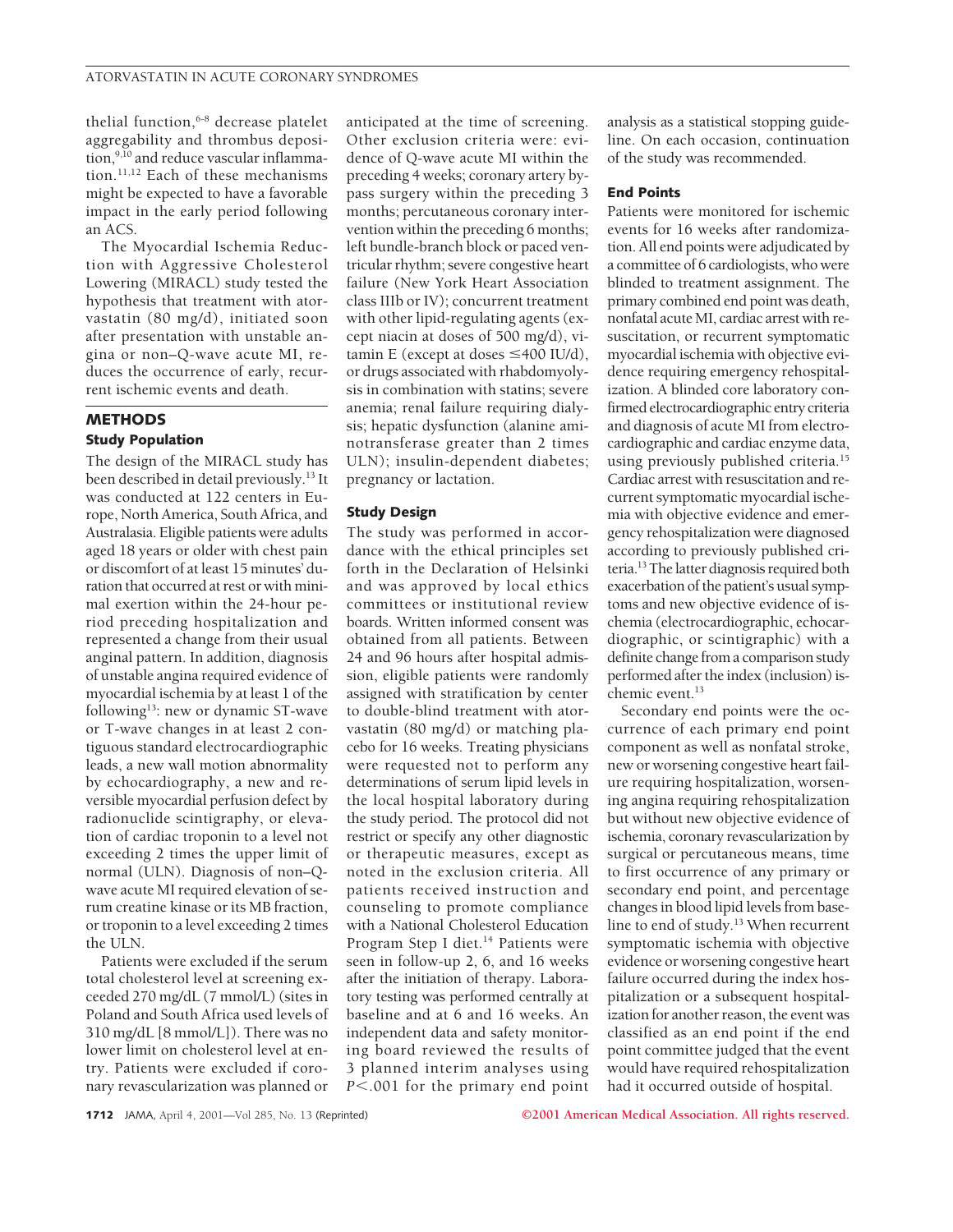### **Statistical Analysis**

The initial sample size requirement was 2100 patients, based on the assumption of 20% occurrence of a primary end point event among placebo-treated patients and 14% occurrence among atorvastatin-treated patients (ie, an average occurrence of 17% in both treatment groups), 2-sided significance level of .05, and 95% power.<sup>13</sup> Pooled data (blinded to treatment assignment) from the first 1260 patients indicated that the occurrence of primary end points was 13% (ie, 4% less than predicted). Consequently, the steering committee recommended an increase in sample size to 3000 patients to maintain 95% power to detect a 30% relative treatment effect and 80% power to detect a 25% relative treatment effect.

The primary combined end point was analyzed by time of first event, using a Cox proportional hazards model<sup>16</sup> stratified by country and inclusion event (unstable angina or non–Q-wave acute MI). The occurrence of each end point was analyzed using the Cochran Mantel-Haenszel method, $^{17}$  stratified by country and inclusion event. All end point analyses were performed on an intention-totreat basis, with all randomized patients included in the analyses. Censoring occurred for patients who did not experience an end point prior to completing the study as planned or prior to early withdrawal from the study. In the case of censoring, the survival time corresponded to the day of final study contact. Interaction of treatment assignment with baseline demographic and clinical characteristics and baseline lipid levels was examined. Percent changes from baseline in blood lipid levels were adjusted using an analysis of covariance model with treatment assignment, country, inclusion event, and baseline value as covariates. Lipid analyses were performed on a modified intention-totreat basis, with all randomized patients who had both a baseline measurement and at least 1 double-blind measurement included in the analyses. The last double-blind measurement



Number of patients screened was not determined. Follow-up information was sought for all patients who were withdrawn early from the study (prior to the a priori cutoff of 100 days).

collected after randomization was carried forward for patients who did not have a lipid measurement at 16 weeks.

The study protocol specified 3 interim analyses of safety and efficacy by the data safety and monitoring board. A significance level of *P*=.001 was used for each interim analysis, with a significance level for the final analysis adjusted to *P*=.049 to preserve to the overall type I error rate at *P*=.05. The testing of all secondary objectives was done at the 2-sided  $P = .05$  level of significance.

# **RESULTS Patients**

Between May 1997 and September 1999, 3086 patients were enrolled; 1538 were randomly assigned to receive atorvastatin and 1548 to receive placebo (**FIGURE 1**). Demographic and clinical characteristics of the patients assigned to the 2 treatment groups were similar at baseline (**TABLE 1**). The mean time between hospitalization for the inclusion event and randomization into the study was 63 hours in both groups. Information was collected as planned for all study patients except 8 (0.5%) in the atorvastatin group and 3 (0.2%)

in the placebo group who were lost to follow-up. Intended follow-up was 112 days (16 weeks). A patient was considered lost to follow up if he/she withdrew early and there was no final follow-up data for the patient or if he/she was followed up for less than 100 days without experiencing a primary end point.

## **Compliance**

Compliance with prescribed study treatment, defined as the number of days that patients took study medication (determined by last day of study medication) divided by the number of days of intended treatment (112 days), was 86% in the atorvastatin group and 88% in the placebo group. Treatment was discontinued prematurely in 173 (11.2%) atorvastatin-treated patients and 160 (10.3%) placebo-treated patients, a nonsignificant difference. Twenty-three patients in the atorvastatin group and 26 patients in the placebo group were treated with an open-label lipidlowering medication after premature discontinuation of study medication. Reasons for premature discontinuation of treatment are indicated in Figure 1.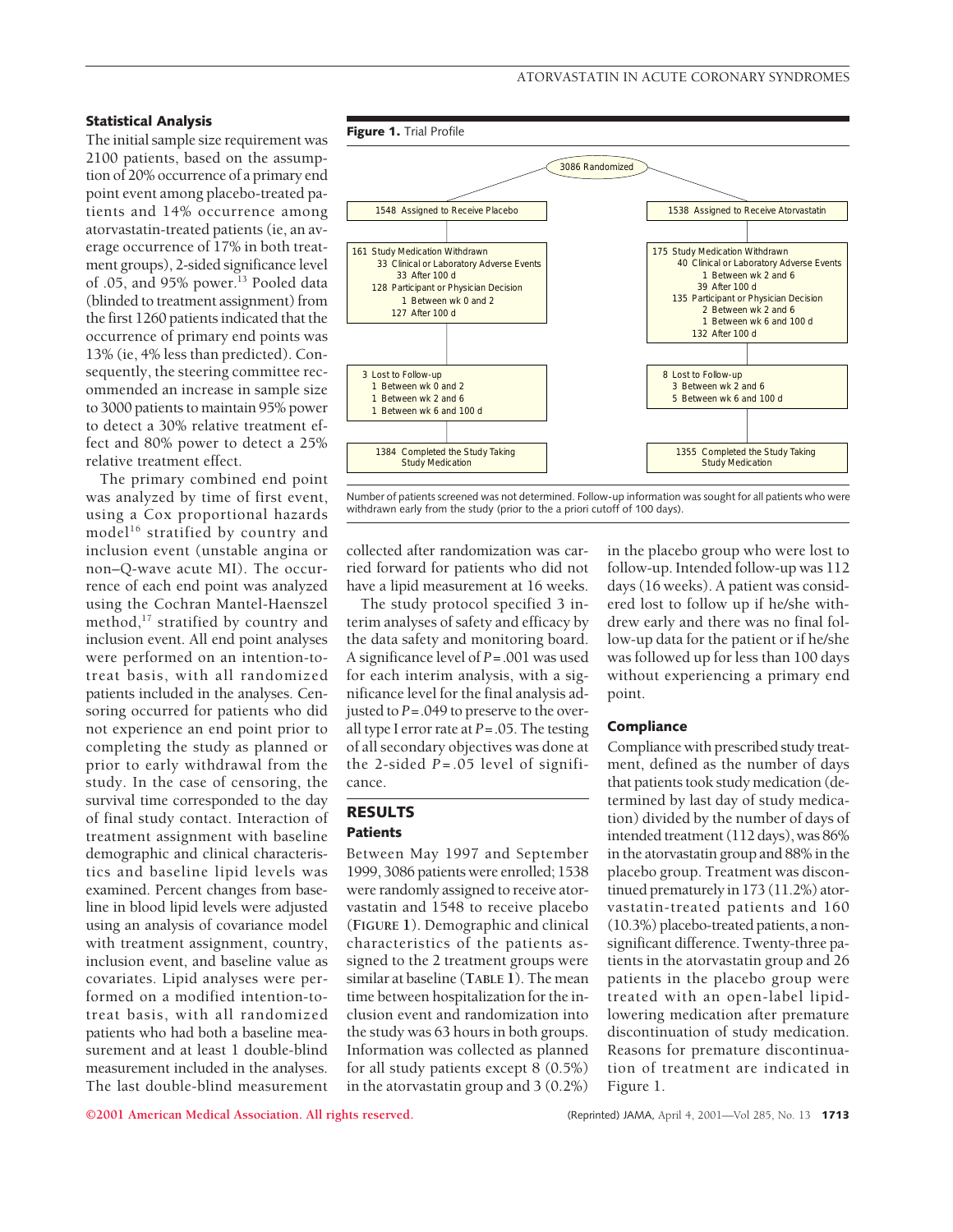#### **Table 1.** Baseline Characteristics of the Patients

|                                                                       | No. (%) of Patients     |                              |  |
|-----------------------------------------------------------------------|-------------------------|------------------------------|--|
| Characteristic                                                        | Placebo<br>$(n = 1548)$ | Atorvastatin<br>$(n = 1538)$ |  |
| Age, mean (SD), y                                                     | 65(12)                  | 65(12)                       |  |
| Women                                                                 | 528 (34.1)              | 546 (35.5)                   |  |
| Race<br>White                                                         | 1324 (85.5)             | 1317 (85.6)                  |  |
| <b>Black</b>                                                          | 44 (2.8)                | 51(3.3)                      |  |
| Asian                                                                 | 58(3.7)                 | 40(2.6)                      |  |
| Other*                                                                | 122 (7.9)               | 130(8.5)                     |  |
| Geographic region<br>Australia and New Zealand                        | 85(5.5)                 | 87(5.7)                      |  |
| Europe                                                                | 775 (50.1)              | 771 (50.1)                   |  |
| North America                                                         | 519 (33.5)              | 510 (33.2)                   |  |
| South Africa                                                          | 169 (10.9)              | 170 (11.0)                   |  |
| Inclusion event<br>Unstable angina pectoris                           | 705 (45.5)              | 726 (47.2)                   |  |
| Non-Q-wave acute myocardial infarction                                | 843 (54.5)              | 812 (52.8)                   |  |
| Time from hospital admission to randomization,<br>mean (SD), h        | 63(25)                  | 63(24)                       |  |
| Medical history<br>Congestive heart failure                           | 122 (7.9)               | 131(8.5)                     |  |
| Cerebrovascular disease                                               | 136 (8.8)               | 130(8.5)                     |  |
| Peripheral vascular disease                                           | 139 (9.0)               | 148 (9.6)                    |  |
| Prior myocardial infarction                                           | 392 (25.3)              | 382 (24.8)                   |  |
| Prior myocardial revascularization<br>Coronary artery bypass grafting | 121(7.8)                | 112(7.3)                     |  |
| Percutaneous transluminal coronary<br>angioplasty                     | 52(3.4)                 | 41(2.7)                      |  |
| Coronary risk factors<br>Current smoking                              | 430 (27.8)              | 429 (27.9)                   |  |
| Hypertension                                                          | 846 (54.7)              | 843 (54.8)                   |  |
| Diabetes mellitus                                                     | 373 (24.1)              | 342 (22.2)                   |  |
|                                                                       |                         |                              |  |

\*Predominantly people of mixed race in countries such as South Africa.

| <b>Table 2.</b> Concurrent Medications According to Treatment Group             |                                                |                              |                                                           |                              |  |  |  |
|---------------------------------------------------------------------------------|------------------------------------------------|------------------------------|-----------------------------------------------------------|------------------------------|--|--|--|
|                                                                                 | No. (%) of Patients                            |                              |                                                           |                              |  |  |  |
|                                                                                 | Prior to<br>Hospitalization<br>for Index Event |                              | During or Following<br>Hospitalization<br>for Index Event |                              |  |  |  |
|                                                                                 | Placebo<br>$(n = 1548)$                        | Atorvastatin<br>$(n = 1538)$ | Placebo<br>$(n = 1548)$                                   | Atorvastatin<br>$(n = 1538)$ |  |  |  |
| Aspirin                                                                         | 275 (17.8)                                     | 279 (18.1)                   | 1412 (91.2)                                               | 1400 (91.0)                  |  |  |  |
| Platelet glycoprotein Ilb/Illa<br>receptor antagonists                          | 0                                              | 0                            | 19(1.2)                                                   | 14(0.9)                      |  |  |  |
| Other antiplatelet agents                                                       | 11(0.7)                                        | 8(0.5)                       | 176 (11.4)                                                | 174 (11.3)                   |  |  |  |
| Heparin                                                                         | 6(0.4)                                         | 8(0.5)                       | 1154 (74.6)                                               | 1147 (74.6)                  |  |  |  |
| Oral anticoagulants (coumarites)                                                | 24(1.6)                                        | 27(1.8)                      | 129(8.3)                                                  | 119(7.7)                     |  |  |  |
| Fibrinolytic agents                                                             | $\Omega$                                       | 2(0.1)                       | 137 (8.9)                                                 | 109(7.1)                     |  |  |  |
| <b>Nitrates</b>                                                                 | 215 (13.9)                                     | 230 (15.0)                   | 1396 (90.2)                                               | 1389 (90.3)                  |  |  |  |
| <b>B-Blockers</b>                                                               | 170 (11.0)                                     | 162(10.5)                    | 1200 (77.5)                                               | 1192 (77.5)                  |  |  |  |
| Calcium-channel blockers                                                        | 139(9.0)                                       | 125(8.1)                     | 745 (48.1)                                                | 735 (47.8)                   |  |  |  |
| Angiotensin-converting enzyme inhibitors<br>or angiotensin-II receptor blockers | 183 (11.8)                                     | 187 (12.2)                   | 769 (49.7)                                                | 746 (48.5)                   |  |  |  |
| Digoxin                                                                         | 55(3.6)                                        | 59(3.8)                      | 171(11.1)                                                 | 182 (11.8)                   |  |  |  |
| Lipid-lowering agents                                                           | 21(1.4)                                        | 7(0.5)                       | $47(3.0)*$                                                | $30(2.0)*$                   |  |  |  |

\*After randomization, not including study medication.

## **Concurrent Medications**

Similar medications were administered to patients in the placebo and atorvastatin groups, both prior to and after admission to hospital for the inclusion ischemic event (**TABLE 2**). Aspirin, heparin, nitrates, and  $\beta$ -blockers were administered to a majority of patients; however, platelet glycoprotein IIb/IIIa receptor antagonists were used in only 1% of patients.

#### **Serum Lipid Levels**

At the time of randomization, serum lipid levels were nearly identical in both groups (**FIGURE 2**) with mean LDL cholesterol level of 124 mg/dL (3.2 mmol/ L), mean triglycerides level of 184 mg/dL (2.0 mmol/L), and mean HDL cholesterol level of 46 mg/dL (1.2 mmol/L). At 6 weeks, reductions in total and LDL cholesterol and triglycerides with atorvastatin were essentially complete. At the end of the study, LDL cholesterol had increased by an adjusted mean of 12% to 135 mg/dL (3.5 mmol/L) in the placebo group and decreased by an adjusted mean of 40% to 72 mg/dL (1.9 mmol/L) in the atorvastatin group. Triglycerides increased by an adjusted mean of 9% to 187 mg/dL (2.1 mmol/L) in the placebo group and decreased by an adjusted mean of 16% to 139 mg/dL (1.6 mmol/L) in the atorvastatin group. Changes in HDL cholesterol during the study were minor in both groups.

## **End Point Events**

During the 16-week study period, a primary end point event occurred in 228 patients (14.8%) in the atorvastatin group and 269 patients (17.4%) in the placebo group, an absolute difference of 2.6% (**FIGURE 3** and **TABLE 3**). Atorvastatin treatment significantly reduced the risk of the primary combined end point (relative risk [RR], 0.84; 95% confidence interval [CI], 0.70-1.00; *P*=.048). There were no significant differences in risk of death, nonfatal acute MI, or cardiac arrest with resuscitation between the atorvastatin group and the placebo group, al-

**1714** JAMA, April 4, 2001—Vol 285, No. 13 (Reprinted) **©2001 American Medical Association. All rights reserved.**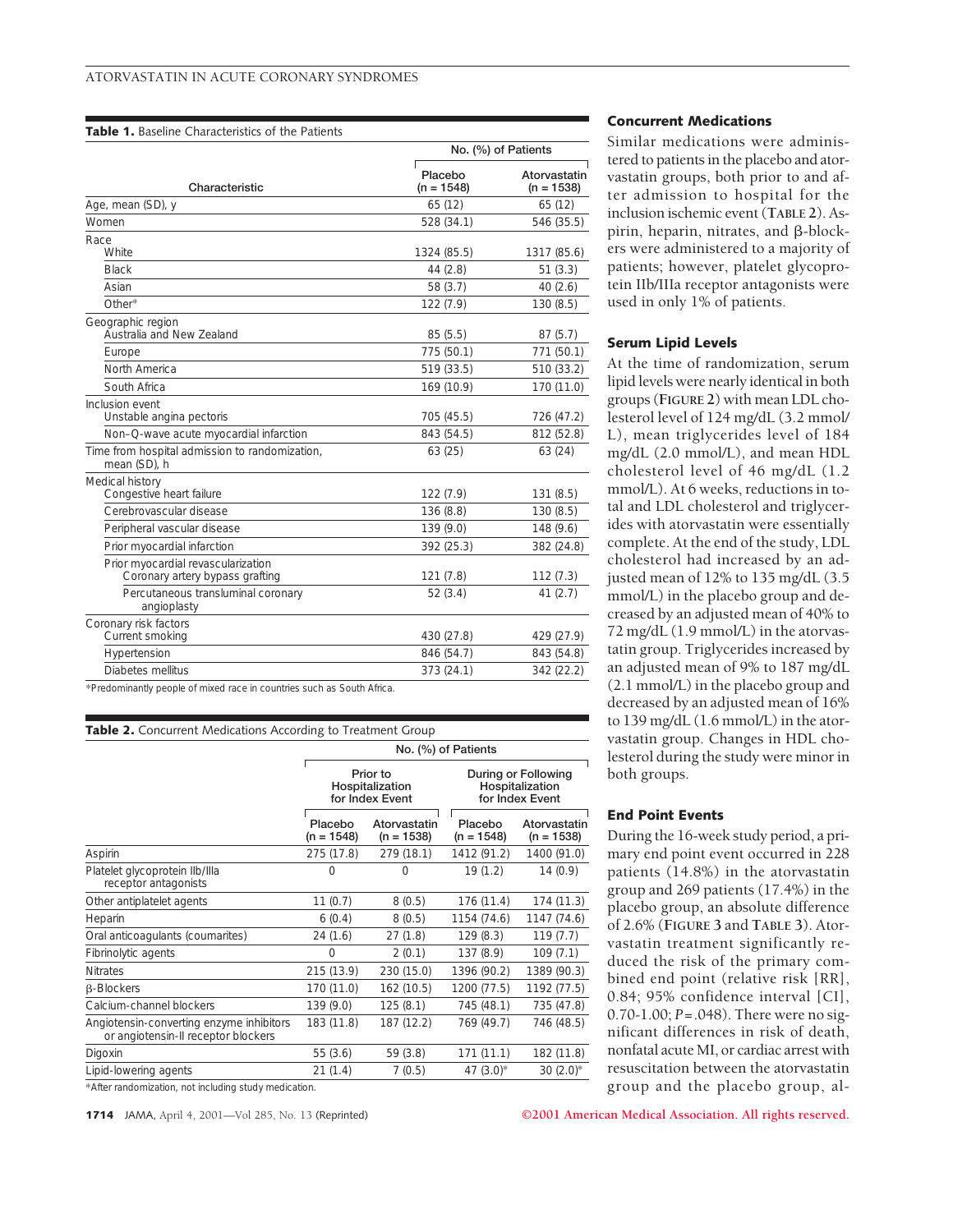

Values are mean (95% confidence interval). To convert values for cholesterol to mmol/L, multiply by 0.0259; to convert values for triglycerides to mmol/L, multiply by 0.0113. The differences between treatment groups (atorvastatin minus placebo) in adjusted mean percentage change from baseline at 6 weeks and at 16 weeks, respectively, were −37.5 and −34.0 (both *P*<.001) for total cholesterol; −55.9 and −52.0 (both *P*<.001) for low-density lipoprotein cholesterol; −0.6 (not significant) and 1.6 (*P*=.04) for high-density lipoprotein cholesterol; and −27.5 and −25.0 (both *P*<.001) for triglycerides.

though the atorvastatin group had a lower risk of recurrent symptomatic myocardial ischemia with objective evidence requiring emergency rehospitalization (RR, 0.74; 95% CI, 0.57-0.95; *P* = .02) (Table 3 and **FIGURE 4**).

There were no significant interactions between treatment assignment and any of the baseline characteristics listed in Table 1 or the baseline values of any of the measured serum lipid levels. In particular, the reduction of primary ischemic events by atorvastatin did not appear to depend on the baseline level of LDL cholesterol. Among patients who had baseline LDL cholesterol levels of less than or equal to the median value of 121 mg/dL (3.1 mmol/ L), primary end point events occurred in 231 patients (15.0%) in the atorvastatin group and 288 patients (18.6%) in the placebo group (RR, 0.77; 95% CI, 0.59-0.98). Among patients who had baseline LDL cholesterol levels greater than the median value, primary end point events occurred in 231 patients (15.0%) in the atorvastatin group and 257 patients (16.6%) in the placebo group (RR, 0.92; 95% CI, 0.71-1.19). Moreover, among atorvastatin-treated patients, there was no significant association between the percentage change in LDL cholesterol from baseline to end of study (dichotomized by the median percentage change) and the occurrence of a primary end point event.

There were no significant differences between groups in the incidence of coronary revascularization procedures, worsening heart failure, worsening angina without objective evidence of ischemia occurrence of at least 1 secondary end point, or occurrence of at least 1 primary or secondary end point. There were significant differences between groups for incidence of nonfatal stroke, which occurred in 9 patients in the atorvastatin group, compared with 22 patients in the placebo group (RR, 0.41; 95% CI, 0.20-0.87; *P*=.02) and either fatal or nonfatal stroke, which occurred in 12 patients in the atorvastatin group, compared with 24 patients in the placebo group (RR, 0.50; 95% CI, 0.26-0.99; *P*=.045).

# **Safety**

No serious adverse event occurred with a frequency of more than 1% in either group. Abnormal liver transaminase levels ( $>$ 3 times ULN) occurred in 38 patients (2.5%) in the atorvastatin group and in 9 patients (0.6%) in the placebo group  $(P<.001)$ . Three of these 38 patients in the atorvastatin group were hospitalized with a diagnosis of hepatitis (elevated liver transaminases associated in 2 cases with jaundice and/or fever). In each case these abnormalities resolved following discontinuation of the drug. There were no documented cases of myositis.

The number needed to treat to prevent 1 primary end point event (death, nonfatal MI, cardiac arrest with resuscitation, or recurrent symptomatic myocardial ischemia with objective evidence requiring emergency hospitalization) was 38. The number needed to treat to prevent 1 primary end point event or nonfatal stroke was 33. The number needed to treat to cause 1 case

**Figure 3.** Kaplan-Meier Estimates of Primary **Outcomes** 



The relative risk of the composite outcome in the atorvastatin group compared with the placebo group was 0.84 (95% confidence interval, 0.70-1.00; *P*=.048), based on a Cox proportional hazards analysis. The decrease in number at risk at 16 weeks reflects the fact that many patients completed the study within the days immediately preceding 16 weeks.

of elevated liver transaminases ( $>$ 3 times ULN on 2 determinations) was 53.

# **COMMENT**

In this trial, early treatment with atorvastatin 80 mg/d reduced recurrent ischemic events over a 16-week treatment period among patients with unstable angina or non–Q-wave acute MI. There was a 2.6% absolute reduction and a 16% relative reduction in the primary combined end point of death, nonfatal acute MI, cardiac arrest with resuscitation, or worsening symptomatic myocardial ischemia with objective evidence and emergency rehospitalization.

Our finding that treatment with 80 mg/d of atorvastatin, initiated 24 to 96 hours after an ACS, reduces the risk of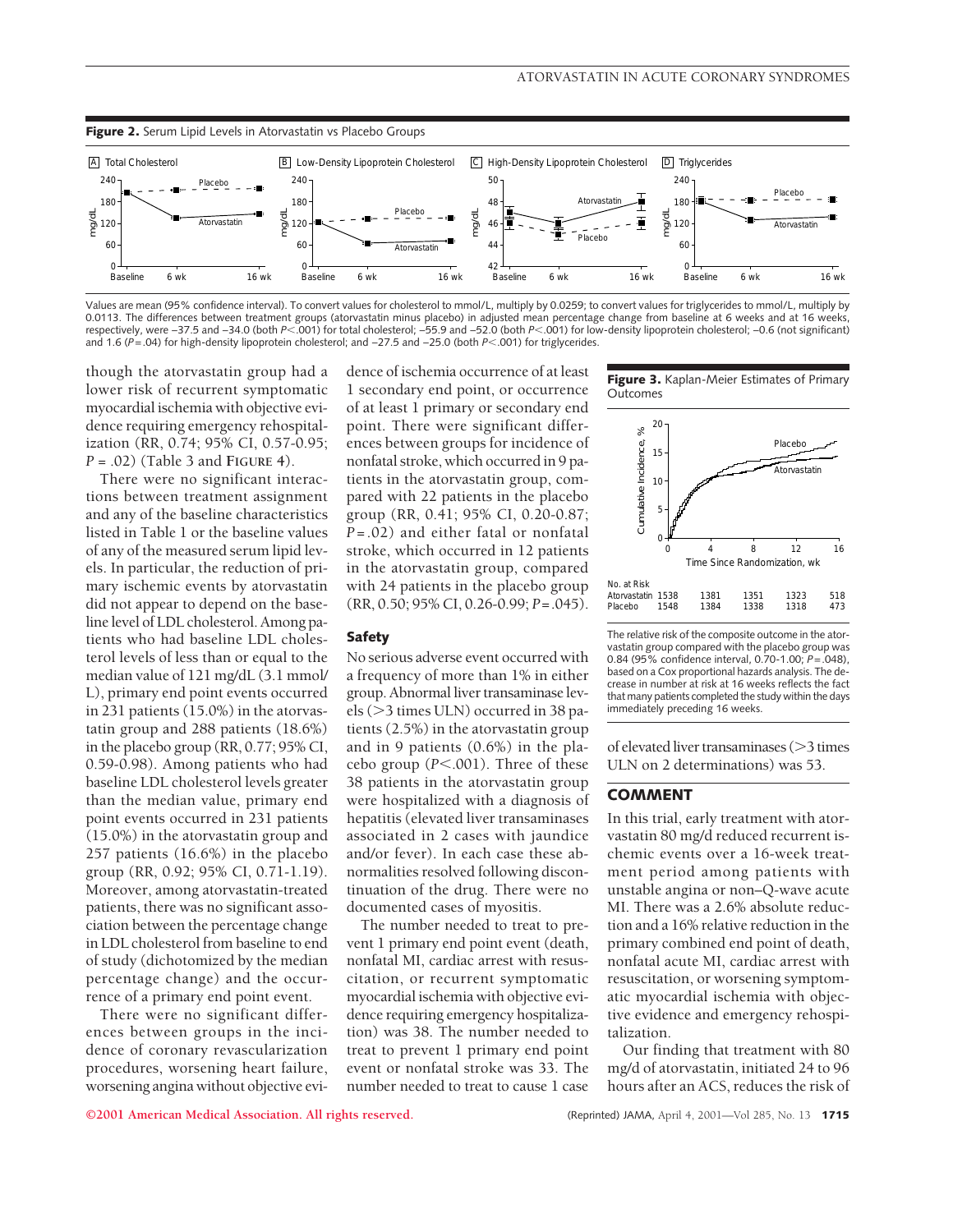| <b>Table 3.</b> Occurrence of Primary and Secondary Outcome Events*                                     |                          |                              |                     |  |  |  |  |
|---------------------------------------------------------------------------------------------------------|--------------------------|------------------------------|---------------------|--|--|--|--|
|                                                                                                         |                          | No. (%) of Patients          |                     |  |  |  |  |
| Event                                                                                                   | Placebo<br>$(n = 1548)$  | Atorvastatin<br>$(n = 1538)$ | RR (95% CI)+        |  |  |  |  |
| <b>Primary Outcome</b>                                                                                  |                          |                              |                     |  |  |  |  |
| Death and/or nonfatal acute MI                                                                          | 169 (10.9)               | 155(10.1)                    | $0.92(0.75 - 1.13)$ |  |  |  |  |
| Death                                                                                                   | 68(4.4)                  | 64(4.2)                      | $0.94(0.67 - 1.31)$ |  |  |  |  |
| Nonfatal acute MI                                                                                       | 113(7.3)                 | 101(6.6)                     | $0.90(0.69 - 1.16)$ |  |  |  |  |
| Resuscitated cardiac arrest                                                                             | 10(0.6)                  | 8(0.5)                       | $0.82(0.33 - 2.06)$ |  |  |  |  |
| Recurrent symptomatic myocardial ischemia<br>with objective evidence and emergency<br>rehospitalization | 130(8.4)                 | 95(6.2)                      | $0.74(0.57-0.95)$   |  |  |  |  |
| Any outcome                                                                                             | 269 (17.4)               | 228 (14.8)                   | $0.84(0.70-1.00)$   |  |  |  |  |
|                                                                                                         | <b>Secondary Outcome</b> |                              |                     |  |  |  |  |
| Stroke                                                                                                  |                          |                              |                     |  |  |  |  |
| <b>Fatal and nonfatal</b>                                                                               | 24(1.6)                  | 12(0.8)                      | $0.50(0.26 - 0.99)$ |  |  |  |  |
| Nonfatal                                                                                                | 22(1.4)                  | 9(0.6)                       | $0.41(0.20 - 0.87)$ |  |  |  |  |
| Coronary revascularization                                                                              | 250(16.1)                | 254 (16.5)                   | 1.02 (0.87-1.20)    |  |  |  |  |
| Percutaneous coronary intervention                                                                      | 143(9.2)                 | 150 (9.8)                    | 1.06 (0.85-1.32)    |  |  |  |  |
| Surgical                                                                                                | 110(7.1)                 | 106(6.9)                     | $0.97(0.75 - 1.25)$ |  |  |  |  |
| Worsening angina without new objective<br>evidence of ischemia                                          | 106(6.8)                 | 91(5.9)                      | $0.86(0.66 - 1.13)$ |  |  |  |  |
| New or worsening congestive heart failure<br>requiring rehospitalization                                | 43(2.8)                  | 40(2.6)                      | $0.94(0.62 - 1.43)$ |  |  |  |  |
| Any outcome                                                                                             | 344 (22.2)               | 344 (22.4)                   | $1.01(0.88-1.15)$   |  |  |  |  |
| Any primary or secondary outcome                                                                        | 475 (30.7)               | 450 (29.3)                   | $0.95(0.86 - 1.06)$ |  |  |  |  |

\*RR indicates relative risk; CI, confidence interval; and MI, myocardial infarction.

†The RRs (95% CIs) are based on Cox Mantel-Haenszel analysis.

‡Based on Cox proportional hazards analysis.

#### **Figure 4.** Risk Ratio Plot



Death, nonfatal acute myocardial infarction, and resuscitated cardiac arrest were not significantly reduced in the atorvastatin group compared with the placebo group. Recurrent symptomatic myocardial ischemia with objective evidence and requiring urgent rehospitalization was significantly reduced in the atorvastatin group compared with the placebo group (relative risk, 0.74; 95% confidence interval, 0.57-0.95).

recurrent ischemic events extends the findings of previous studies that used conventional doses of other statins in

patients with stable coronary heart disease. In these previous studies, small differences in event rates were noted in the early period after randomization, but 1 to 2 years of treatment were required before a significant reduction in cardiovascular events could be documented.1-3 While the relative benefit of treatment observed in the present trial over 16 weeks is less than that observed in the previous trials over periods of 5 to 7 years, the absolute reduction in events (2.6%) in the present trial is greater than that achieved during a comparable length of time in a stable population.

This study was not powered to detect differences between treatment groups in the individual components of the primary composite end point. Although, death, nonfatal MI, and cardiac arrest occurred slightly less frequently in the atorvastatin group than in the placebo group, the differences in these end points were not statistically significant. Most of the intergroup difference in the combined primary end

point resulted from a reduction in recurrent symptomatic myocardial ischemia with objective evidence and emergency rehospitalization (absolute risk reduction 2.2%; 26% reduction in RR in the atorvastatin group;  $P = .02$ ).

The occurrence of stroke was significantly reduced in the atorvastatin group compared with the placebo group, suggesting that atorvastatin treatment also may produce beneficial effects on cerebrovascular events within 16 weeks, although the number of stroke events in each group was small.

Patients with Q-wave acute MI were excluded from this study because factors that are unlikely to be affected by cholesterol lowering, such as left ventricular dysfunction, ventricular arrhythmias, and mechanical complications represent the major determinants of short-term outcome. Patients for whom a coronary revascularization procedure was planned or anticipated at the time of screening were excluded so that adverse events related to the procedures or to restenosis after angioplasty would not complicate assessment of the effect of atorvastatin treatment. The effects of atorvastatin for these groups of patients are unknown.

Despite a low rate of revascularization, patients in our trial experienced a similar incidence of death and nonfatal acute MI as patients in another large, contemporary trial of ACSs.<sup>5</sup> In comparing event rates among trials, it is noteworthy that our trial did not include as end points events that occurred during the median 63-hour period between hospital admission and randomization.

In this study, the benefit of treatment with 80 mg/d of atorvastatin was observed in a population with a mean baseline LDL cholesterol level of 124 mg/dL (3.2 mmol/L). While this cholesterol level may have been slightly decreased by the acute coronary event, as suggested by the subsequent increase in LDL cholesterol in the placebo group to a mean level of 135 mg/dL (3.5 mmol/L) at the end of the study, this level is lower than the mean baseline LDL cholesterol levels in the 3 previ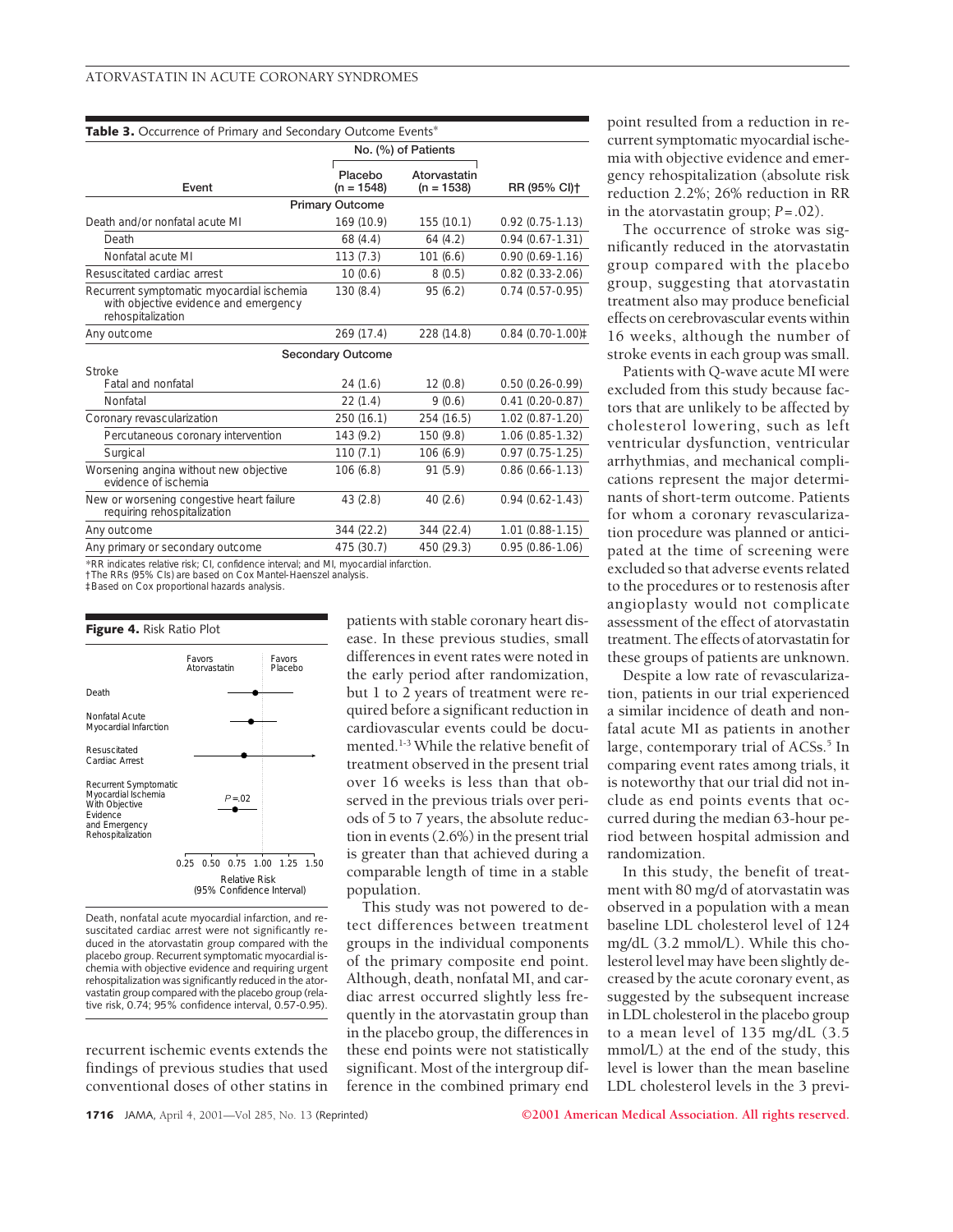ous long-term trials of statins in patients with coronary heart disease (139- 188 mg/dL  $[3.6-4.9 \text{ mmol/L}])$ .<sup>1-3</sup> Moreover, the benefit of atorvastatin in our study did not appear to depend on baseline LDL cholesterol levels or baseline levels of other lipid fractions. This is consistent with subgroup analysis of one<sup>18</sup> but not another<sup>2</sup> long-term study of a statin in patients with average LDL cholesterol levels. In our study, it is possible that the finding is related to more serious illness and therefore greater acute phase decreases of serum lipoprotein levels among patients with lower baseline lipid levels. Nonetheless, the observation suggests that the decision to initiate intensive lipidlowering therapy after an ACS should not necessarily be influenced by serum lipid levels at the time of the event.

Despite relatively low baseline levels of LDL cholesterol in our study, 16 weeks of atorvastatin treatment produced a further reduction to a mean level of 72 mg/dL (1.9 mmol/L), a level lower than that achieved with active treatment in the Scandinavian Simvastatin Survival Study  $(4S)$ ,<sup>1</sup> Cholesterol and Recurrent Events trial  $(CARE)^2$  or Long-Term Intervention with Pravastatin in Ischaemic Disease (LIPID) trial.3 Some available evidence suggests that greater LDL cholesterol lowering (with higher doses of a statin) results in greater reduction of ischemic cardiovascular events than moderate LDL cholesterol lowering (with lower doses of a statin).<sup>19</sup> In the present trial, we were able to test the effects of 1 dose of atorvastatin. We chose the 80-mg dose to produce a large average reduction in serum cholesterol levels. Our data do not allow us to determine if a lower dose of atorvastatin, or gradual dose titration to a predetermined LDL cholesterol level, would achieve similar benefits.

The sample size for this trial was determined on the basis of an expected 25% to 30% reduction of primary end points in the atorvastatin group compared with the placebo group. Therefore, the trial had lower power to detect the actual reduction of 16%, resulting in a marginally significant *P* value for the primary efficacy analysis. These results suggest a need for further trials of statins in ACSs and may be helpful in determining the sample size of such trials.

Atorvastatin was generally well tolerated in this patient population. There were no documented cases of myositis, which is the most serious adverse effect of statins. Levels of serum transaminases exceeding 3 times the ULN were detected in 2.5% of atorvastatintreated patients and 0.6% of placebotreated patients.

In conclusion, the results of this trial indicate that treatment with 80 mg/d of atorvastatin, initiated during the acute phase of unstable angina or non–Q wave acute MI, reduces the risk of early, recurrent ischemic events, primarily recurrent symptomatic ischemia requiring hospitalization.

**Author Affiliations:** Cardiology Section, Veterans Affairs Medical Center and University of Colorado Health Sciences Center, Denver (Dr Schwartz); Faculty of Health Sciences, University of Linköping, Linköping, Sweden (Dr Olsson); Hahnemann University, Philadelphia, Pa (Dr Ezekowitz); Cardiovascular Division, Brigham and Women's Hospital and Harvard Medical School, Boston, Mass (Dr Ganz); Cardiac Medicine, National Heart and Lung Institute, Imperial College, London, England (Dr Oliver); Division of Cardiology, San Francisco General Hospital and University of California, San Francisco (Dr Waters); Cardiology Department, Johann Wolfgang Goethe University, Frankfurt, Germany (Dr Zeiher); Division of Cardiology, St Louis University School of Medicine, St Louis, Mo (Dr Chaitman); Pfizer Pharmaceutical Research, New York, NY (Dr Leslie); and Pfizer Pharmaceutical Research, Ann Arbor, Mich (Dr Stern). Dr Oliver is now retired.

**Author Contributions:** Dr Schwartz, as principal investigator of the Myocardial Ischemia Reduction with Aggressive Cholesterol Lowering (MIRACL) Study, had full access to all of the data in the study and takes responsibility for the integrity of the data and the accuracy of the data analyses.

*Study concept and design:* Schwartz, Olsson, Ezekowitz, Ganz, Oliver, Waters, Zeiher.

*Acquisition of data:* Schwartz, Olsson, Ezekowitz, Ganz, Oliver, Waters, Zeiher, Chaitman, Leslie, Stern. *Analysis and interpretation of data:* Schwartz, Ols-

son, Ezekowitz, Ganz, Oliver, Waters, Zeiher, Chaitman, Leslie, Stern.

*Drafting of the manuscript:* Schwartz, Olsson, Ezekowitz, Ganz, Oliver, Waters, Zeiher, Stern.

*Critical revision of the manuscript for important intellectual content:* Schwartz, Olsson, Ezekowitz, Ganz, Oliver, Waters, Zeiher, Chaitman, Leslie, Stern. *Statistical expertise:* Stern.

*Obtained funding:* Schwartz, Olsson.

*Administrative, technical, or material support:* Ganz, Leslie.

*Study supervision:* Schwartz, Olsson, Ezekowitz, Ganz, Oliver, Waters, Zeiher.

**Financial Disclosures:** Dr Schwartz served as a consultant to Parke Davis and Pfizer Pharmaceutical research, but he received no personal remuneration, in-

stead a consultant's fee was paid to a nonprofit research foundation to support his basic research laboratory. Dr Olsson has been a consultant for AstraZeneca, NEGMA, Novartis, and Pfizer and has received research grants from AstraZeneca, Bayer, Bristol-Myers Squibb, Merck, NEGMA, Pfizer, and Pharmacia. Dr Ezekowitz is in Pfizer's speaker's program and also serves as a consultant for Pfizer for a different program outside this study. Dr Oliver received funding from Parke Davis and Pfizer during the trial for expenses incurred in relation to the trial. Dr Waters has received honoraria for lectures and payment for consulting from Pfizer. Dr Chaitman served as the principal investigator for the Core ECG Laboratory and received a research contract for his work.

**Funding/Support:** Supported by a grant from Pfizer Inc. Pfizer provided the atorvastatin and matching placebo used in this study.

#### **MIRACL Investigators, Participating Centers, and Committee Members:**

*Investigators: Australia (117 patients):* Auchenflower: D. Colquhoun; Bedford Park: R. Minson; Chermside: C. Aroney; Herston: D. Cross; Nedlands: P. Thompson; Prahan: A. Dart; St. Leonards: G. Nelson. *Austria (43 patients):* Graz: W. Klein; Wien: R. Karnik and D. Glogar. *Canada (873 patients):* Alberta: Calgary: D. Roth and P. Ma; Edmonton: V. Dzavik; Vancouver, British Columbia: R. Carere; New Brunswick: Moncton: M. D'Astous; Saint John: D. Marr; Halifax, Nova Scotia: B. O'Neill; Ontario: Barrie: B. Burke; Brampton: D. Borts; Brockville: J. Hynd; Cornwall: J. P. DeYoung; Downsview: T. Bhesania; Etobicoke: K. Kwok; Hamilton: A. Kitching; Mississauga: H. Strauss and P. Kannampuzha; Newmarket: A. Hess; Niagara Falls: Y. K. Chan; Oshawa: R. Bharagava; Ottawa: L. Higginson; Richmond Hill: E. Gangbar; Scarborough: N. Singh; Toronto: R. Bauer, P. Gladstone, C. Lefkowitz, B. Gilbert, and S. Goodman; Weston: M. T. Cheung; Willowdale: B. Lubelsky; Winnipeg: J. Ducas; Quebec: Drummondville: R. Roux; Lévis-Lauzon: P. Auger; Longueuil: J. Lenis; Montreal: C. Constance, M. Smilovitch, and J. Diodati; Pointe-Claire: F. Sandrin; Rivière du Loup: B. Verret; Saint-Hyacinthe: C. Kieu; Saint-Jérôme: Y. Pesant; Regina, Saskatchewan: R. Zimmerman. *Czech Republic (115 patients):* Brno: J. Spinar; Brno-Bohunice: B. Semrad; Jihlava: P. Svitil; Litomerice: I. Brambaski; Prague: J. Münz, V. Stanek, and J. Bultas; Pribam: O. Jerabek. *Finland (4 patients):* Tampere: A. Pasternack. *France (4 patients):* Toulouse: J. Puel. *Germany (24 patients):* Frankfurt: A. Zeiher; Ludwigshafen: B. Winkelmann. *Greece (334 patients):* Athens: C. Merkouris; L. Anthopoulos; Salonica: A. Kontopoulos; Voula: S. Christakos. *Italy (76 patients):* Genova: C. Brunelli; Milan: C. Fiorentini; Pavia: G. Specchia; Rome: A. Maseri. *The Netherlands (192 patients):* Delft: A. J. A. M. Withagen; Dordrecht: I. Stoel; Goes: A. H. Liem; Groningen: A. J. van Boven; Nieuwegein: J. H. Kingma. *New Zealand (55 patients):* Christchurch: R. Scott. *Poland (84 patients):* Bydgoszcz: W. Rajewski; Kielce: M. Janion; Krakow: W. Piotrowski; Lublin: W. Ruminski; Otwock: M. Regulski; Zielona Gora: K. Kuc. *Portugal (15 patients):* Almada: M. Carrageta; Lind' A Velha: R. Seabra Gomes; Lisbon: L. Patricio. *South Africa (339 patients):* Bloemfontein: J. D. Marx; Capetown: A. Doubell; P. Commerford; Durban: S. Cassim; Pretoria: D. Myburgh. *Spain (433 patients):* Barcelona: J. Gumá; Cordoba: M. Anguita; Madrid: A. Pozuelo: L. M. Jadraque; C. Macaya; Marbella: F. Torres; Seville: J. M. Cruz Fernandez; Tarragona: A. Bardají; Vitoria: J. Martinez Ferrer; Zaragoza: I. Ferreira; L. Placer. *Sweden (124 patients):* Halmstad: M. Lindgren; Huddinge: G. Rasmanis; Karlsham: S. Jensen; Stockholm: L. Svensson. *Switzerland (17 patients):* Luzern: P. Erne. *United Kingdom (81 patients):* England: Birmingham: N. Buller; Cambridge: P. Weissberg; Newcastle upon Tyne: J. Bourke; Glasgow, Scotland: S. Cobbe. *United States (156 patients):* Tucson, Ariz: C. Hoover;